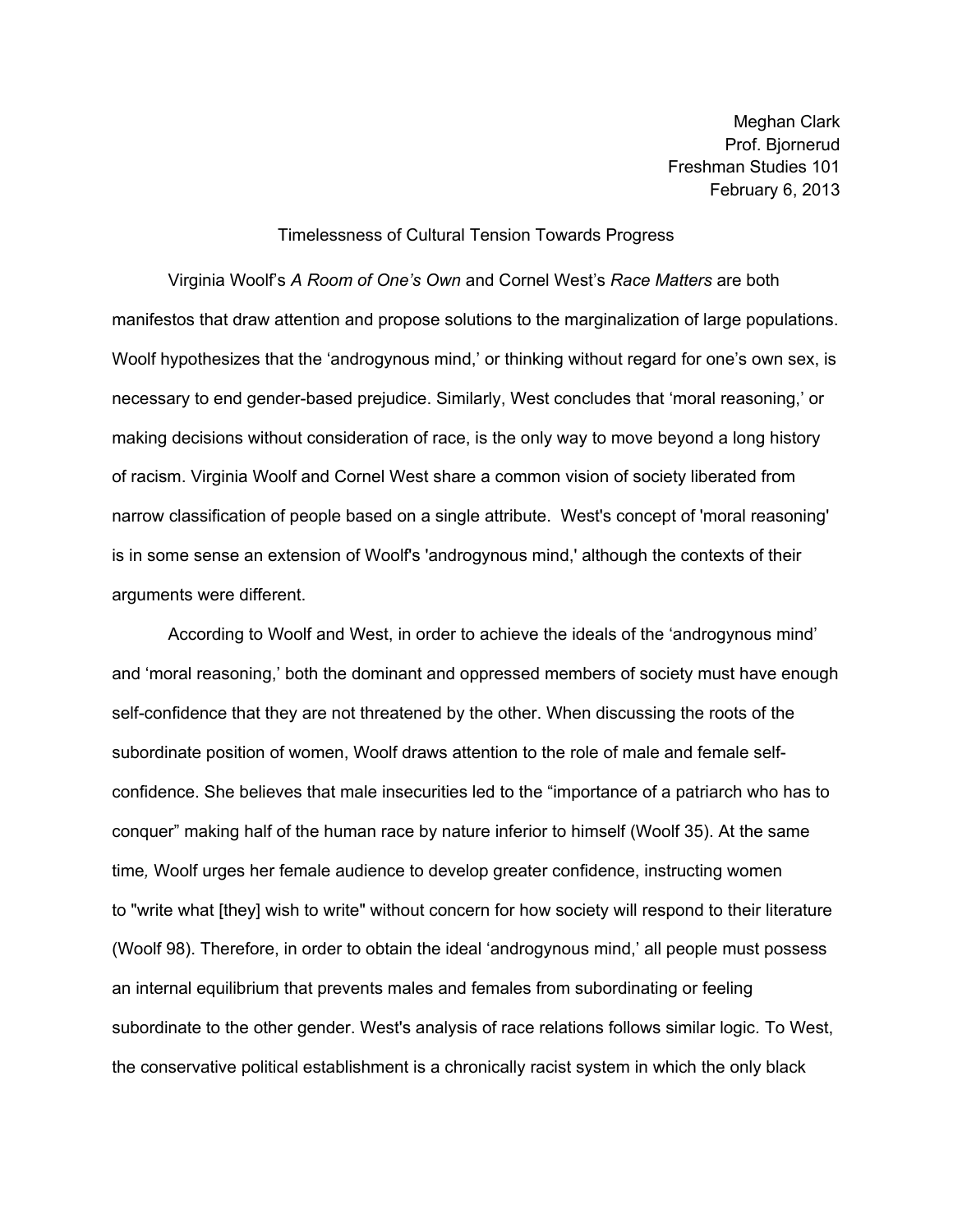people who achieve influential government positions are "those who accept the rules of the game played by white America" (West 42). The persistence of this political system demonstrates conservative white Americans' insecurity about their own power because it blocks pathways for other social groups to gain political strength. Just as Woolf exhorted women to throw off self doubt in patriarchal 1920's England, West calls for marginalized black citizens to protest the conservative system by becoming confident freedom fighters. According to West, freedom fighters are both followers and leaders who use 'moral reasoning' and "have the audacity to take the nihilistic threat by the neck and turn back its deadly assaults" (West 31). Because it is easier to submit oneself to despair, freedom fighters, like androgynous writers must have great reserves of confidence to avoid succumbing to the strictures imposed by the dominant culture.

West and Woolf both point to economic disparities as impediments to achieving their ideals of 'moral reasoning' and the 'androgynous mind'. When visiting a famous all male university, Woolf compares the large sums of money "poured in from the coffers of kings and queens and great nobles to ensure that hymns should be sung here and scholars taught" (Woolf 9) to the impoverishment of the women's college where "it was only after a long struggle and with the utmost difficulty that they got thirty pounds together" (Woolf 20). If men and women thought without regard to sex, such inequalities would not exist because "Mrs. Seton and her mother and her mother before her [would have] learnt the great art of making money, like their fathers and their grandfathers before them" (Woolf 21). This equal opportunity in money making, stemming from an androgynous worldview, would result in greater opportunities for all citizens. Similarly, West claims black poverty "is primarily due to the distribution of wealth, power, and income--a distribution influenced by the racial caste system" (West 93). Many politicians believe the racial caste system has been dismantled by affirmative action. West, however, argues that affirmative action and similar policies intended to promote racial equality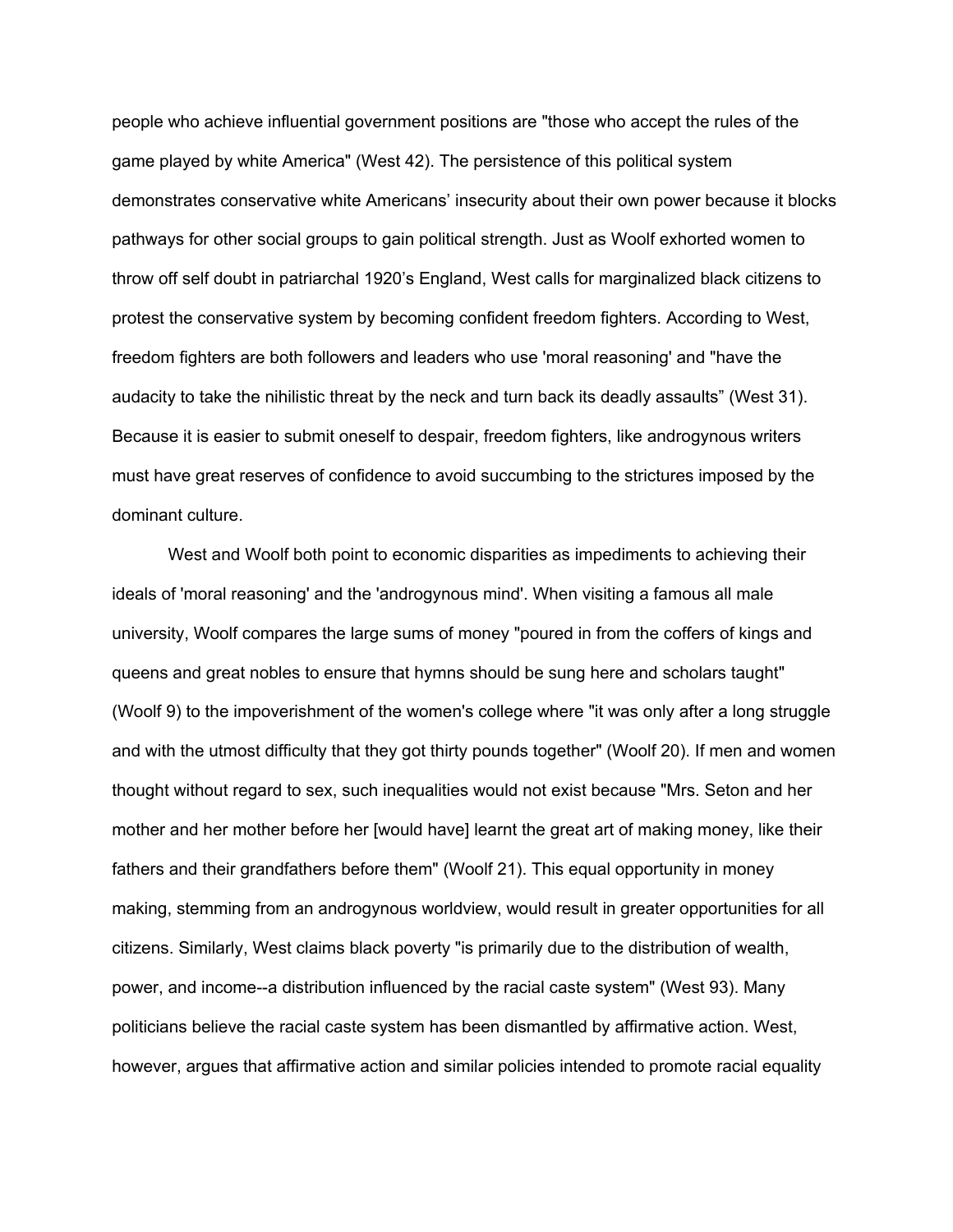disproportionately benefit middle-class black individuals. This does nothing to correct the economic disparities that are the root of the problem. If 'moral reasoning' were to prevail, class, rather than race alone, would be the basis for affirmative action, and eventually the racial caste system would dissolve.

Both West and Woolf believe that a more enlightened mindset fosters greater creativity for interpreting complex issues. The 'androgynous mind' "transmits emotion without impediment [and] is naturally creative, incandescent and undivided" (Woolf 98). The ability to use both the male and female sides of one's brain removes the societal limitations about how one 'should' think as a man or woman. This mental independence allows one to consider multiple perspectives, a habit in analyzing complicated problems. West speaks of similar benefits of 'moral reasoning'. Comparing 'moral reasoning' to playing in a jazz band, West states, "individuality is promoted in order to sustain and increase the *creative* tension with the group" (West 151). Each player uses a different instrument and either riffs on the current melody or diverges from it, incorporating something new, which in turn the entire group responds to in a shared group consciousness. West suggests that a similar collective perspective could be applied to race relations in the United States. 'Moral reasoning' would allow for the free flow of creative new ideas among society's 'players' and the emergence of a completely new 'sound'. By embracing such creative tension, a greater understanding of intractable political issues will be achieved.

Although Woolf's 'androgynous mind' and West's 'moral reasoning' are parallel in many ways, they emerged at different times in history. In some sense 'moral reasoning' is an extension and enlargement of the 'androgynous mind'. Women in Great Britain did not receive electoral equality in parliamentary elections until July 1928. In October of that year, Woolf gave the lectures that became *A Room of One's Own*. Although women's suffrage in Great Britain was an important step, Woolf clearly felt the vote would be insufficient in providing women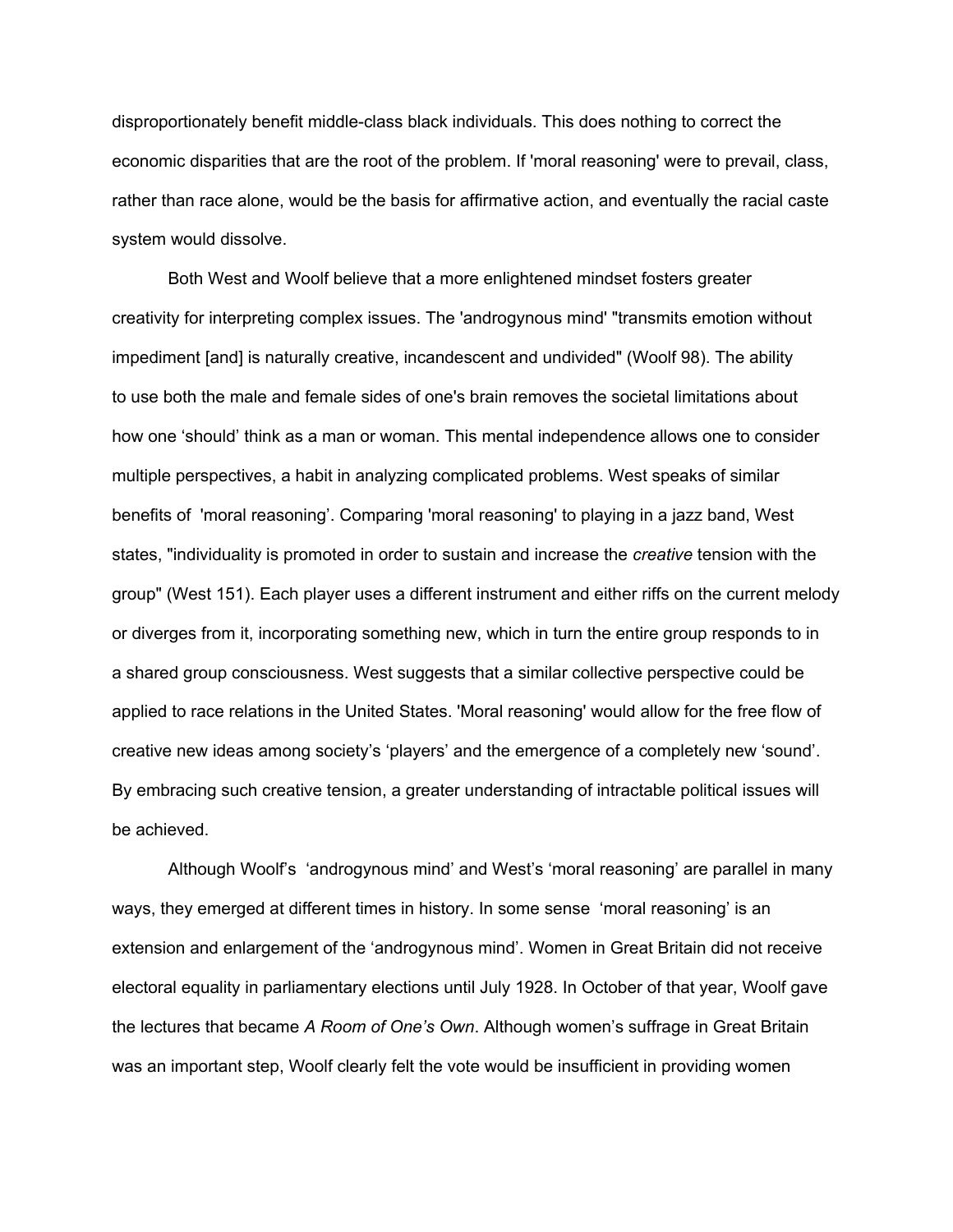freedom within society. Woolf instead fought for more profound cultural change rooted in property ownership rights for women. She fights specifically for the ability of women to make their own money and have 'a room of their own' (Woolf 108). West expands Woolf's goal of economic independence to economic redistribution. West's essays were published in the 1990's, three decades after the Civil Rights Act outlawed discriminatory voting practices in the United States and over one hundred years after the Emancipation Proclamation. West argues that racial economic disparity is so great that it undermines the legal framework of equality. West's 'moral reasoning' thus goes even farther than Woolf's 'androgynous mind' in calling for a radical socioeconomic reconfiguration.

West and Woolf express a common vision: a society free from prejudice based on appearance or the superficial labeling of people. However West's 'moral reasoning' could be considered more comprehensive than Woolf's 'androgynous mind'. For example, both Woolf and West denounce the prominence of Manichean categories in society. Woolf believes, "it is fatal to be a man or woman pure and simple"; in each person, the male and female principles must collaborate in order for one to be fully realized as human (Woolf 104). In his analysis of Malcolm X, West calls for democratic alliances with broad moral visions that are energized not only by black rage but that "focus this rage where it belongs: on any form of racism, sexism, homophobia, or economic injustice that impedes the opportunities of 'everyday people'" (West 150). Therefore, West's ideals can be seen as a more inclusive extension of Woolf's androgynous society.

West borrows and extends Woolf's ideas whether he realizes it or not. This is consistent with their mutual love for Jane Austen. Woolf considered Jane Austen to be one of the few authors who wrote free of self-consciousness, with an incandescent and androgynous mind which West refers to as 'heterogeneous expression'. Jane Austen's novels illustrate West's and Woolf's shared view that self-confidence is required for progressive social change, and that